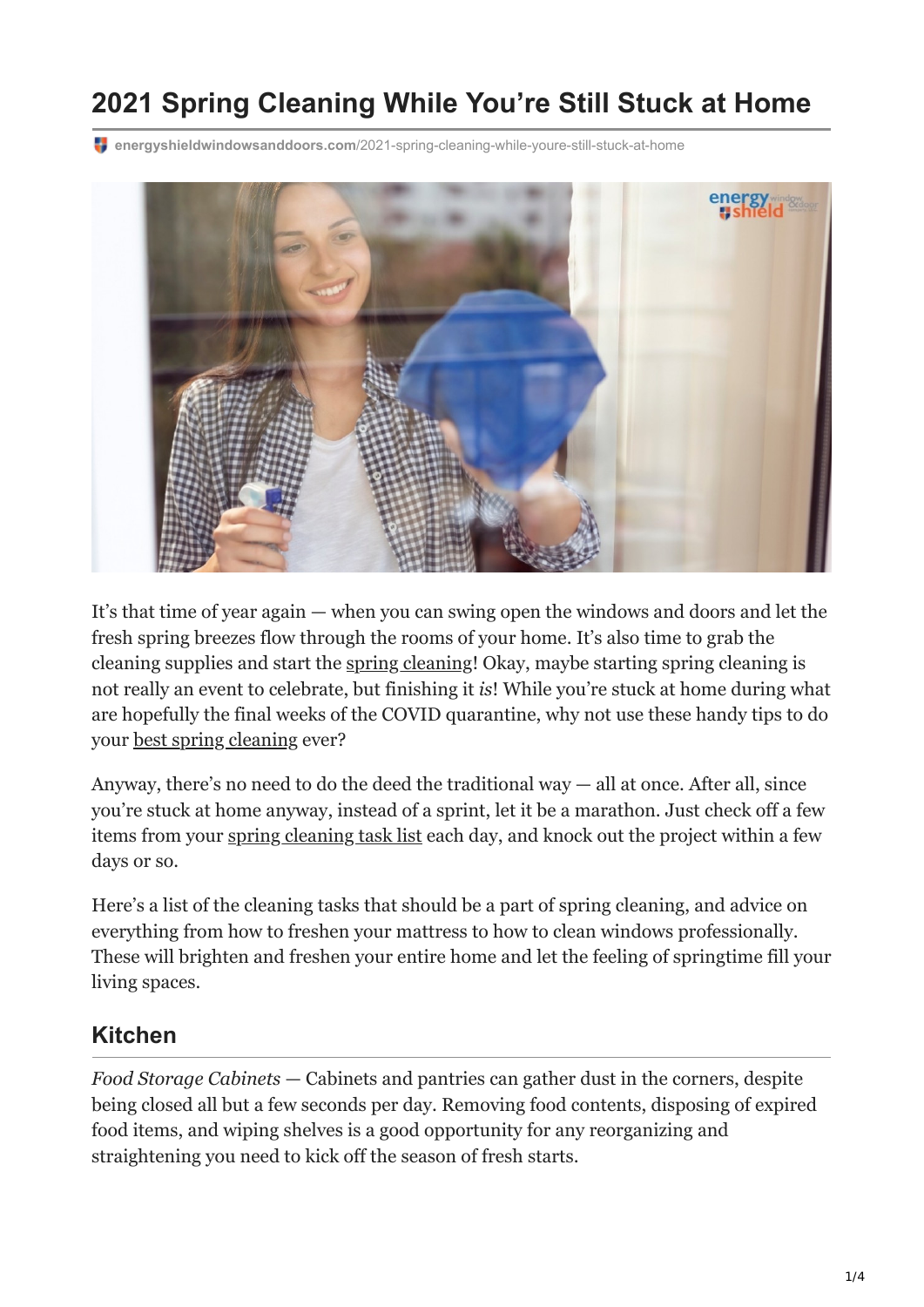*Refrigerator* — First, brace yourself for whatever you may find hiding at the back of those fridge shelves. Despite your certainty that you've been keeping the fridge contents streamlined, don't be alarmed to discover a couple of errant food items, now months old and overgrown with mold fuzz. Remove *everything* from the fridge. It's the only way. Throw away the expired food items, and then wipe the fridge interior and all the food containers with gentle but effective dish soap.

*Sink and Faucet* — Make the faucet and handles glisten, by pouring on some decalcifying agent or vinegar and scrubbing gently with a toothbrush or plastic scouring pad. Pour a little organic drain cleaner or vinegar and water mixture down the drain to help open up slow drains.

## **Bathroom**

*Shower and Bathtub* — Before using cleaning products, open [windows,](https://energyshieldwindowsanddoors.com/vinyl-windows-arizona/) or otherwise ensure sufficient ventilation of the small space. These are areas that you may be able to clean just by using a mixture of baking soda with vinegar. Or, use a standard household cleaner, or your favorite eco-friendly bathroom cleaning product. Apply cleaner liberally, and let it stand for a few minutes before wiping or scrubbing with a plastic or other surface-friendly scrubbing brush, as needed.

*Storage Cabinets* — Few cleaning projects are more worthwhile than making the [medicine cabinet](https://www.fda.gov/consumers/womens-health-topics/spring-cleaning-tips), grooming supplies drawers, and cleaning supplies cabinet in your bathroom fresh and reorganized. Empty all, and use fresh-smelling, regular-strength, allpurpose household spray cleaner, or dilute a disinfectant cleaner. Clean each item, and restore order in these important daily-use storages.

## **Living room**

*Dusting* — Through the winter months, everyone is likely to have spent more time inside, which means all the activity has been generating more dust than lower indoor traffic seasons. So, throw open the [windows and doors](https://energyshieldwindowsanddoors.com/), and air out the furniture and living spaces. Use a clean soft cloth for dusting, and another cloth dampened for polishing with a solution appropriate for your wood, metal, and glass surfaces, including tops of photo frames, and your electronics center. Vacuum and clean upholstery according to the manufacturer's instructions.

#### **Bedroom**

*Mattress* — Mattresses get surprisingly dirty over the course of a year. Remove and wash all bed linens, mattress covers, and pads. (If you keep your mattress fully encased in a waterproof cover that is sealed by a zipper, leave it on, and just wipe down the covering with a fresh-smelling appropriate cleaning agent. To clean your mattress, if you use a [regular cloth mattress cover, first vacuum the mattress. Then, apply a natural cleaning](https://www.sleepfoundation.org/mattress-information/how-to-clean-a-mattress)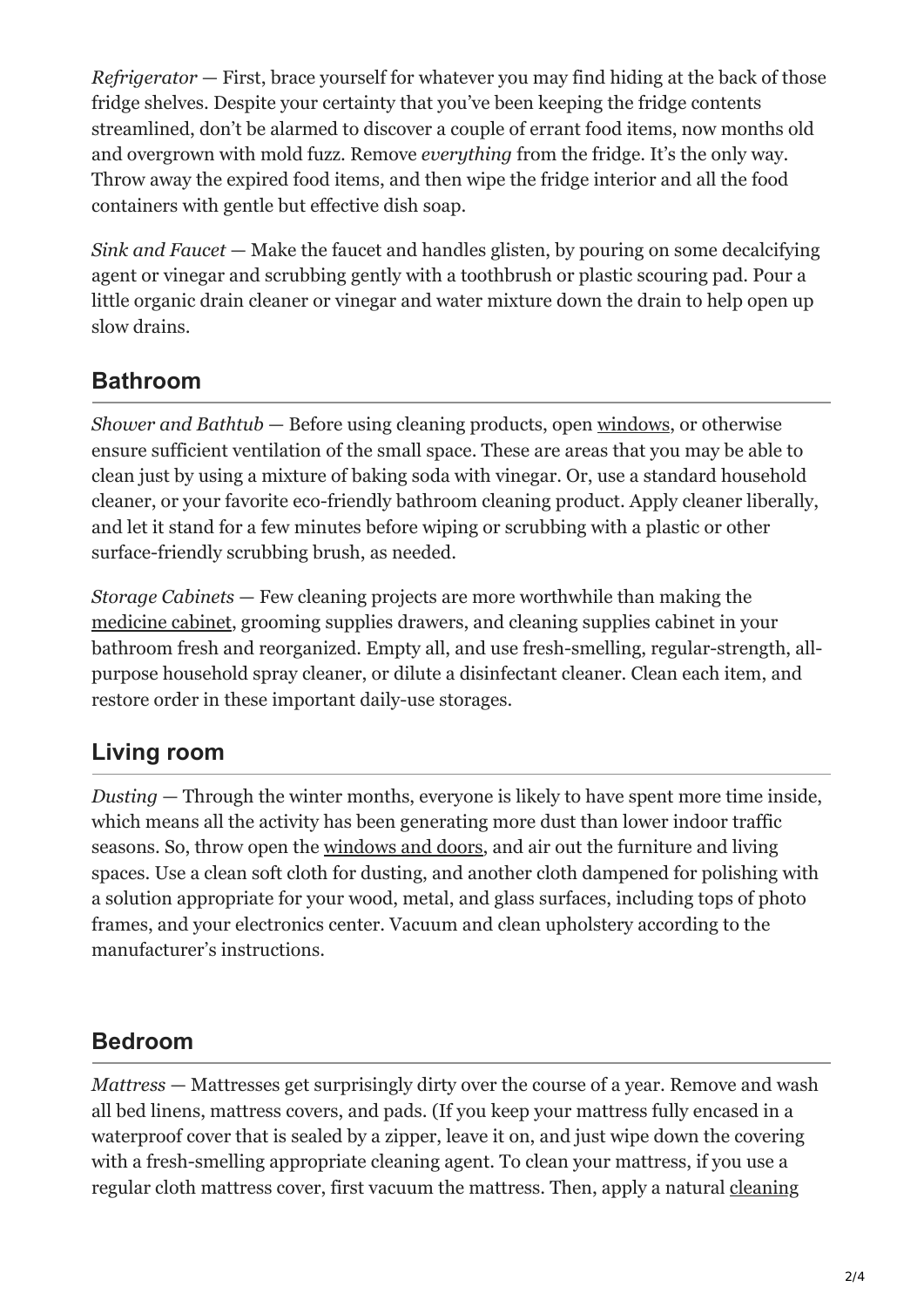[and freshening agent, such as baking soda to help freshen the mattress. Sprinkle on the](https://www.sleepfoundation.org/mattress-information/how-to-clean-a-mattress) baking soda, leave it on for a few hours, then vacuum it up thoroughly. Or, use a type of cleaning agent and method recommended by the manufacturer.

*Closet* — No single other task in [spring cleaning](https://www.goodhousekeeping.com/home/cleaning/g3345/spring-cleaning-tips/) is as emotionally satisfying as reorganizing your closets. Take everything out, if necessary, and build piles of older clothes and other items to recycle or donate. As you put things away, make any needed changes in your organizational system, to improve the convenience of daily use. You'll now know the joy and inner peace of entering a just-cleaned closet.

### **Whole House**

*Doors and Windows* — Clean windows tend to open and close more easily, let in more natural light, and make the most of your beautiful view of springtime in the glorious Sonoran desert. The best solution for cleaning windows is to apply streak-free window cleaner and use a microfiber cloth to remove the cleaning solution. Use a recommended solution for cleaning window frames, based on your frame material — vinyl, aluminum, or wood. For safety, invest in a convenient squeegee with an extendable handle, especially for cleaning outside windows where window tops are higher and the ground is less stable.

*Blinds and Drapes* — Either send drapes for dry cleaning or vacuum them thoroughly. Dust vinyl blinds thoroughly. Then, remove them and soak them in a tub with a very mild bleach and water solution, rinse thoroughly, then hang outdoors to dry before reinstalling.

*Light Fixtures* — Clean all light fixtures and bulbs carefully with a dry cloth. If it is necessary to dampen the cloth for a more thorough cleaning, let the fixture and bulb dry thoroughly for some hours, before turning on lamps.

*Walls* — Wipe each wall with a clean dry cloth. Use a gentle cleaning solution and cloth to remove marks. Clean outlet and switch cover with a medium-strength household cleaner. Touch up paint throughout the house, as needed.

*Floors* — Have carpets, hardwoods, tile, and decorative concrete floors professionally cleaned, or follow manufacturer's instructions for DIY floor cleaning and revitalization.

## **Celebrate Your Accomplishment**

You did it! Another spring cleaning — done! Yes, it was a lot. But, being stuck at home really doesn't get better than this. So, go ahead — do a little dance from room to room, basking in the glow of a big satisfying achievement. Then, kick back and just enjoy your freshly deep-cleaned living spaces. Maybe binge on movies, or curl up with that book you've wanted to finish, or just lounge around and do as little as possible for a couple of days.

## **Energy Shield Windows & Doors, Phoenix, Arizona**